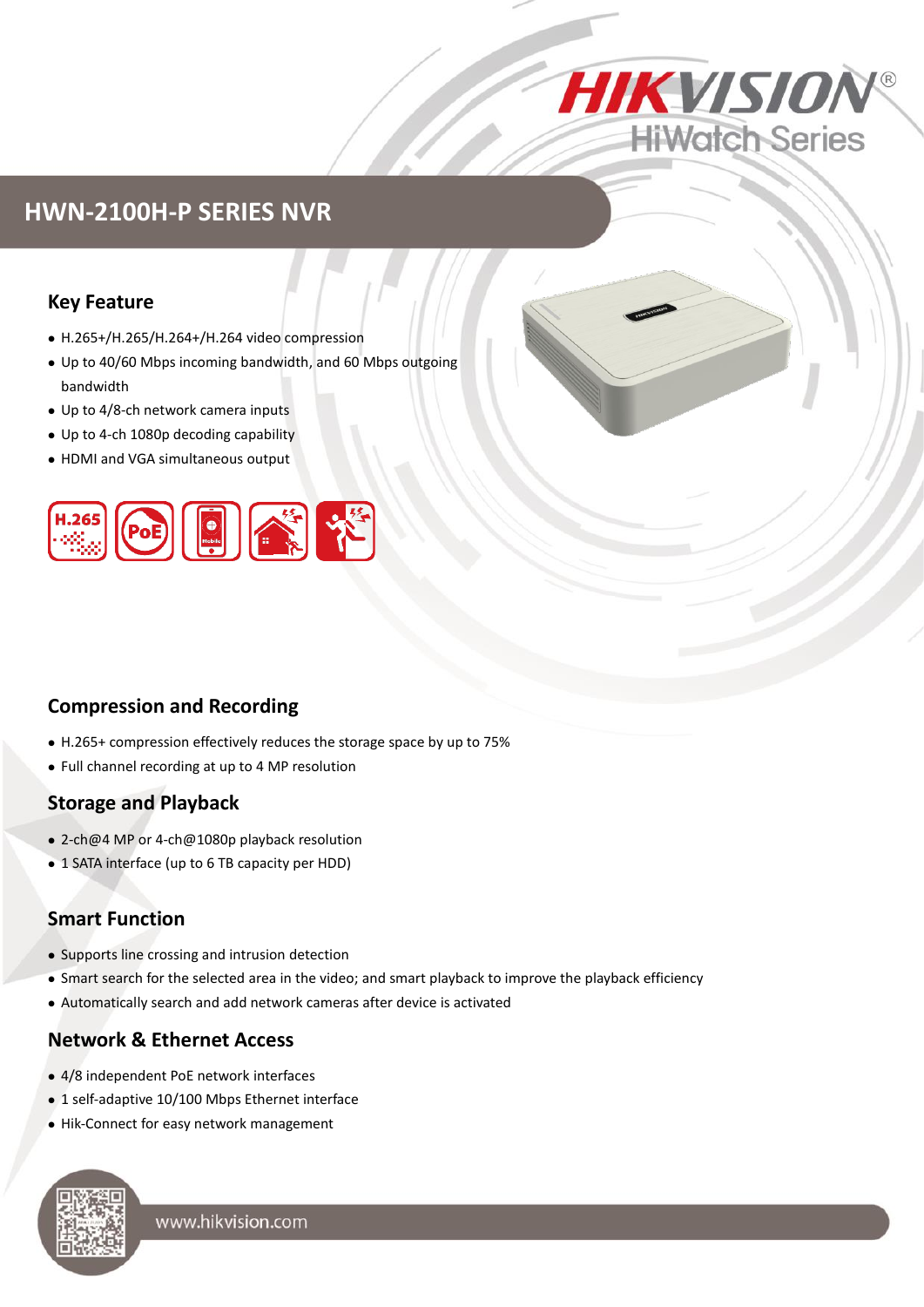

# **Specification**

| <b>Model</b>                        | <b>HWN-2104H-4P</b>                                                                                         | <b>HWN-2108H-8P</b>                |  |  |
|-------------------------------------|-------------------------------------------------------------------------------------------------------------|------------------------------------|--|--|
| <b>Video and Audio</b>              |                                                                                                             |                                    |  |  |
| IP video input                      | 4-ch                                                                                                        | $8$ -ch                            |  |  |
|                                     | Up to 4 MP resolution                                                                                       |                                    |  |  |
| <b>Incoming bandwidth</b>           | 40 Mbps                                                                                                     | 60 Mbps                            |  |  |
| <b>Outgoing bandwidth</b>           | 60 Mbps                                                                                                     |                                    |  |  |
| <b>HDMI</b> output                  | 1-ch, $1920 \times 1080p/60$ Hz, $1280 \times 1024/60$ Hz, $1280 \times 720/60$ Hz, $1024 \times 768/60$ Hz |                                    |  |  |
| <b>VGA output</b>                   | 1-ch, 1920 × 1080p/60Hz, 1280 × 1024/60Hz, 1280 × 720/60Hz, 1024 × 768/60Hz                                 |                                    |  |  |
| Video output mode                   | HDMI/VGA simultaneous output                                                                                |                                    |  |  |
| <b>Decoding</b>                     |                                                                                                             |                                    |  |  |
| <b>Decoding format</b>              | H.265+/H.265/ H.264+/H.264                                                                                  |                                    |  |  |
| <b>Recording resolution</b>         | 4 MP/3 MP/1080p/UXGA /720p/VGA/4CIF/DCIF/ 2CIF/CIF/QCIF                                                     |                                    |  |  |
| Synchronous playback                | $8$ -ch<br>4-ch                                                                                             |                                    |  |  |
| Capability                          | 4-ch@1080p (25 fps), 2-ch@4 MP (25 fps)                                                                     |                                    |  |  |
| <b>Stream type</b>                  | Video, Video & Audio                                                                                        |                                    |  |  |
| <b>Network</b>                      |                                                                                                             |                                    |  |  |
| <b>Remote connection</b>            | 16                                                                                                          |                                    |  |  |
| Network protocol                    | TCP/IP, DHCP, Hik-Connect, DNS, DDNS, NTP, SADP, SMTP, UPnP™                                                |                                    |  |  |
| <b>Network interface</b>            | 1, RJ-45 10/100 Mbps self-adaptive Ethernet interface                                                       |                                    |  |  |
| <b>PoE</b>                          |                                                                                                             |                                    |  |  |
| Interface                           | 4, RJ-45 10/100 Mbps self-adaptive                                                                          | 8, RJ-45 10/100 Mbps self-adaptive |  |  |
|                                     | Ethernet interface                                                                                          | Ethernet interface                 |  |  |
| Power                               | $\leq$ 36 W                                                                                                 | $\leq 75$ W                        |  |  |
| <b>Supported standard</b>           | IEEE 802.3 af/at                                                                                            |                                    |  |  |
| <b>Auxiliary interface</b>          |                                                                                                             |                                    |  |  |
| <b>SATA</b>                         | 1 SATA interface                                                                                            |                                    |  |  |
| Capacity                            | Up to 6 TB capacity for each disk                                                                           |                                    |  |  |
| Alarm in/out                        | N/A                                                                                                         |                                    |  |  |
| <b>USB</b> interface                | Rear panel: $2 \times$ USB 2.0                                                                              |                                    |  |  |
| General                             |                                                                                                             |                                    |  |  |
| Power supply                        | 48 VDC                                                                                                      |                                    |  |  |
| Consumption<br>(without             | $\leq 10 W$                                                                                                 |                                    |  |  |
| HDD and PoE off)                    |                                                                                                             |                                    |  |  |
| <b>Working temperature</b>          | -10 °C to 55 °C (14 °F to 131 °F)                                                                           |                                    |  |  |
| <b>Working humidity</b>             | 10% to 90%                                                                                                  |                                    |  |  |
| Dimension ( $W \times D \times H$ ) | $200 \times 200 \times 48$ mm                                                                               | $285 \times 210 \times 48$ mm      |  |  |
|                                     | $(7.9" \times 7.9" \times 1.9")$                                                                            | $(11.2" \times 8.3" \times 1.9")$  |  |  |
| <b>Weight (without HDD)</b>         | ≤ 1 kg (2.2 lb)                                                                                             |                                    |  |  |
| <b>Certification</b>                |                                                                                                             |                                    |  |  |
| <b>FCC</b>                          | Part 15 Subpart B, ANSI C63.4-2014                                                                          |                                    |  |  |
| <b>CE</b>                           | EN50130-4, EN 61000-3-2, EN 61000-3-3                                                                       |                                    |  |  |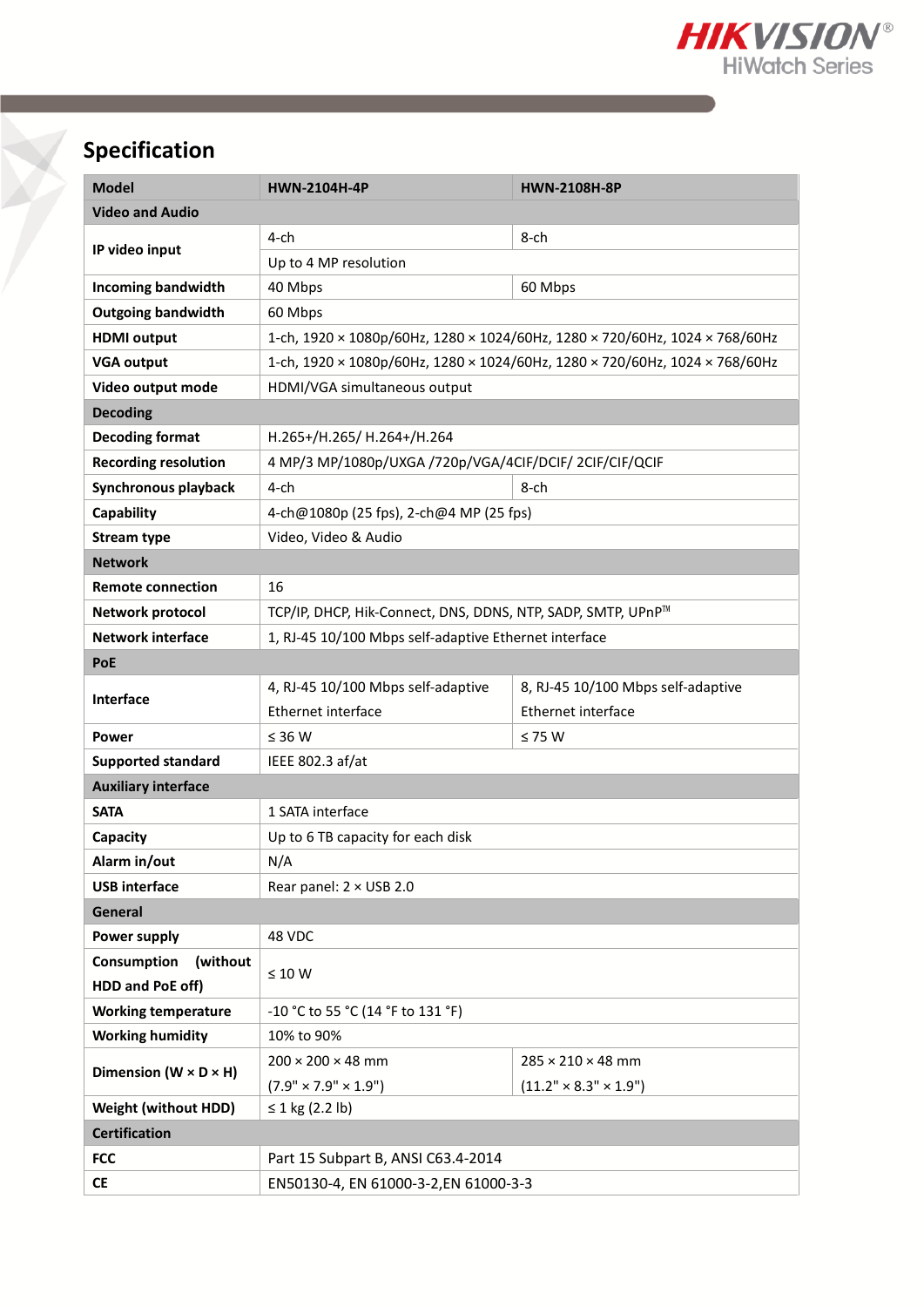

## **Dimension**

HWN-2104H-4P











Unit: mm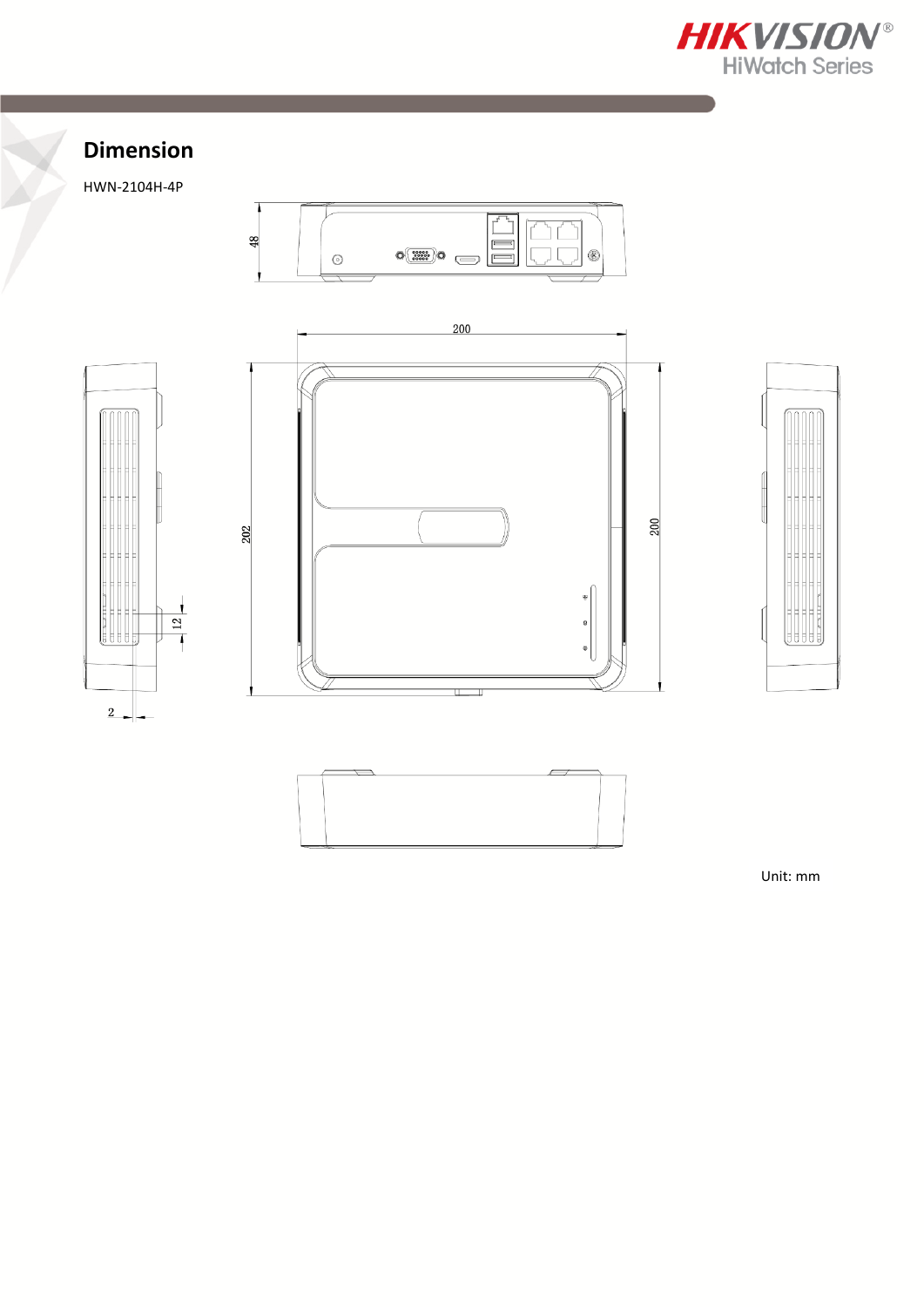